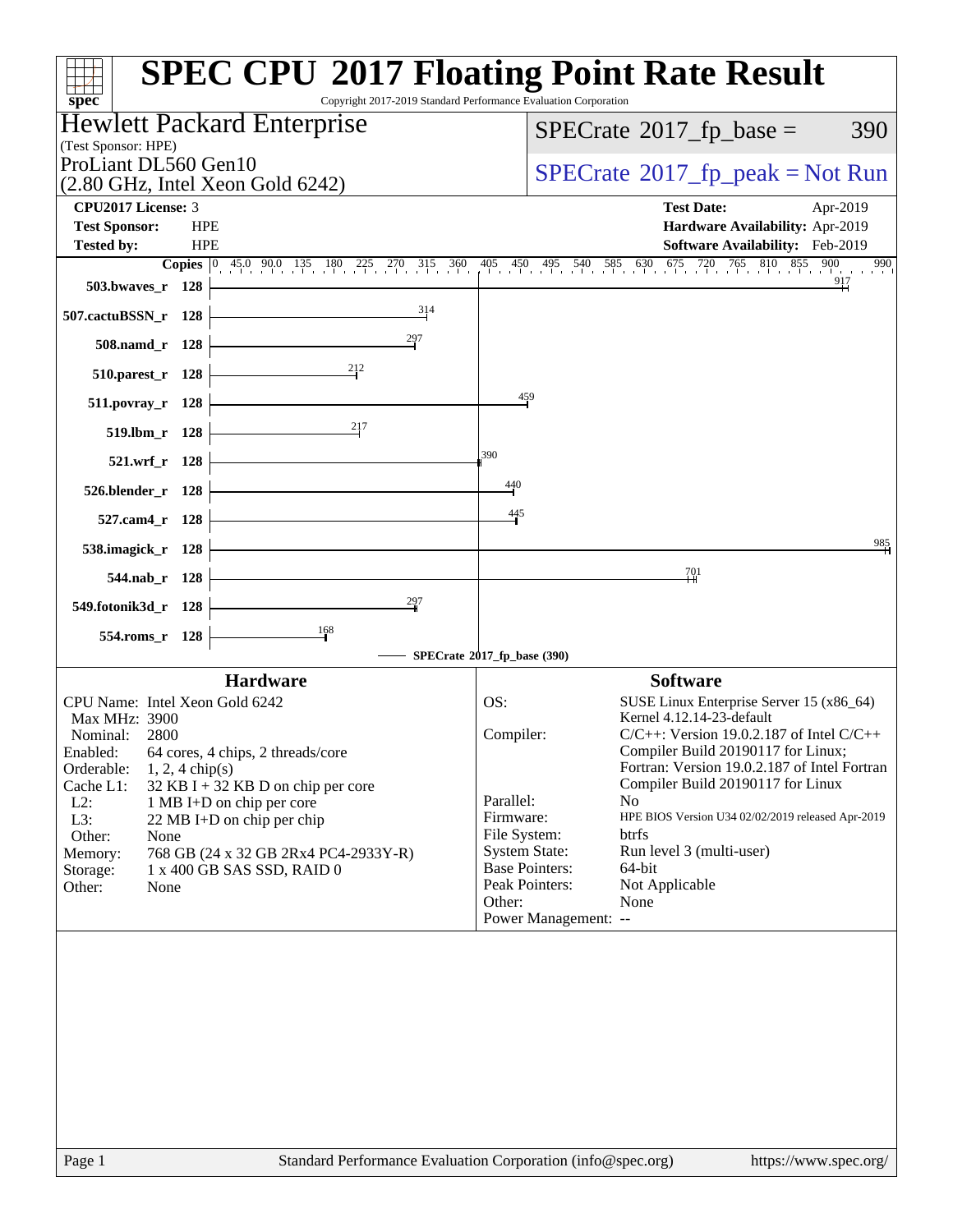#### **[SPEC CPU](http://www.spec.org/auto/cpu2017/Docs/result-fields.html#SPECCPU2017FloatingPointRateResult)[2017 Floating Point Rate Result](http://www.spec.org/auto/cpu2017/Docs/result-fields.html#SPECCPU2017FloatingPointRateResult)** Copyright 2017-2019 Standard Performance Evaluation Corporation

### Hewlett Packard Enterprise

(Test Sponsor: HPE)

(2.80 GHz, Intel Xeon Gold 6242)

 $SPECTate@2017_fp\_base = 390$ 

### ProLiant DL560 Gen10<br>  $SPECTATE$  [SPECrate](http://www.spec.org/auto/cpu2017/Docs/result-fields.html#SPECrate2017fppeak)®[2017\\_fp\\_peak = N](http://www.spec.org/auto/cpu2017/Docs/result-fields.html#SPECrate2017fppeak)ot Run

**[spec](http://www.spec.org/)**

ti h

**[CPU2017 License:](http://www.spec.org/auto/cpu2017/Docs/result-fields.html#CPU2017License)** 3 **[Test Date:](http://www.spec.org/auto/cpu2017/Docs/result-fields.html#TestDate)** Apr-2019 **[Test Sponsor:](http://www.spec.org/auto/cpu2017/Docs/result-fields.html#TestSponsor)** HPE **[Hardware Availability:](http://www.spec.org/auto/cpu2017/Docs/result-fields.html#HardwareAvailability)** Apr-2019 **[Tested by:](http://www.spec.org/auto/cpu2017/Docs/result-fields.html#Testedby)** HPE **[Software Availability:](http://www.spec.org/auto/cpu2017/Docs/result-fields.html#SoftwareAvailability)** Feb-2019

#### **[Results Table](http://www.spec.org/auto/cpu2017/Docs/result-fields.html#ResultsTable)**

|                                    | <b>Base</b>   |                   |                |                |       |                               | <b>Peak</b> |               |                                                              |              |                |              |                |              |  |  |  |
|------------------------------------|---------------|-------------------|----------------|----------------|-------|-------------------------------|-------------|---------------|--------------------------------------------------------------|--------------|----------------|--------------|----------------|--------------|--|--|--|
| <b>Benchmark</b>                   | <b>Copies</b> | <b>Seconds</b>    | Ratio          | <b>Seconds</b> | Ratio | <b>Seconds</b>                | Ratio       | <b>Copies</b> | <b>Seconds</b>                                               | <b>Ratio</b> | <b>Seconds</b> | <b>Ratio</b> | <b>Seconds</b> | <b>Ratio</b> |  |  |  |
| 503.bwaves_r                       | 128           | 1388              | 925            | 1401           | 916   | 1399                          | 917         |               |                                                              |              |                |              |                |              |  |  |  |
| 507.cactuBSSN r                    | 128           | 516               | 314            | 516            | 314   | 515                           | 314         |               |                                                              |              |                |              |                |              |  |  |  |
| $508$ .namd $r$                    | 128           | 410               | 297            | 408            | 298   | 409                           | 297         |               |                                                              |              |                |              |                |              |  |  |  |
| 510.parest_r                       | 128           | 1568              | 214            | 1582           | 212   | 1576                          | 212         |               |                                                              |              |                |              |                |              |  |  |  |
| 511.povray_r                       | 128           | 648               | 461            | 651            | 459   | 651                           | 459         |               |                                                              |              |                |              |                |              |  |  |  |
| $519.1$ bm r                       | 128           | 622               | 217            | 622            | 217   | 622                           | 217         |               |                                                              |              |                |              |                |              |  |  |  |
| $521$ .wrf r                       | 128           | 739               | 388            | 734            | 390   | 731                           | 392         |               |                                                              |              |                |              |                |              |  |  |  |
| 526.blender r                      | 128           | 443               | 440            | 443            | 440   | 443                           | 440         |               |                                                              |              |                |              |                |              |  |  |  |
| $527$ .cam $4r$                    | 128           | 504               | 445            | 502            | 446   | 506                           | 443         |               |                                                              |              |                |              |                |              |  |  |  |
| 538.imagick_r                      | 128           | 325               | 979            | 323            | 985   | 323                           | 986         |               |                                                              |              |                |              |                |              |  |  |  |
| $544$ .nab r                       | 128           | 305               | 705            | 307            | 701   | 311                           | 693         |               |                                                              |              |                |              |                |              |  |  |  |
| 549.fotonik3d r                    | 128           | 1665              | 300            | 1685           | 296   | 1678                          | 297         |               |                                                              |              |                |              |                |              |  |  |  |
| $554$ .roms_r                      | 128           | 1206              | 169            | 1218           | 167   | 1209                          | 168         |               |                                                              |              |                |              |                |              |  |  |  |
| $SPECrate^{\otimes}2017$ fp base = |               |                   | 390            |                |       |                               |             |               |                                                              |              |                |              |                |              |  |  |  |
| $SPECrate^{\circ}2017$ fp peak =   |               |                   | <b>Not Run</b> |                |       |                               |             |               |                                                              |              |                |              |                |              |  |  |  |
| $\mathbf{r}$ $\mathbf{r}$          |               | <b>All States</b> | $\sim$         | $-1$ $-1$ $-1$ |       | $\mathbf{r}$ and $\mathbf{r}$ |             |               | $-1$ , $-1$ , $-1$ , $-1$ , $-1$ , $-1$ , $-1$ , $-1$ , $-1$ |              | $\bullet$      |              |                |              |  |  |  |

Results appear in the [order in which they were run](http://www.spec.org/auto/cpu2017/Docs/result-fields.html#RunOrder). Bold underlined text [indicates a median measurement](http://www.spec.org/auto/cpu2017/Docs/result-fields.html#Median).

#### **[Submit Notes](http://www.spec.org/auto/cpu2017/Docs/result-fields.html#SubmitNotes)**

 The numactl mechanism was used to bind copies to processors. The config file option 'submit' was used to generate numactl commands to bind each copy to a specific processor. For details, please see the config file.

### **[Operating System Notes](http://www.spec.org/auto/cpu2017/Docs/result-fields.html#OperatingSystemNotes)**

 Stack size set to unlimited using "ulimit -s unlimited" Transparent Huge Pages enabled by default Prior to runcpu invocation Filesystem page cache synced and cleared with:<br>sync: echo 3 > /proc/sys/vm/drop\_caches /proc/sys/vm/drop\_caches runcpu command invoked through numactl i.e.: numactl --interleave=all runcpu <etc>

#### **[General Notes](http://www.spec.org/auto/cpu2017/Docs/result-fields.html#GeneralNotes)**

Environment variables set by runcpu before the start of the run: LD LIBRARY PATH = "/home/cpu2017 u2/lib/ia32:/home/cpu2017 u2/lib/intel64"

 Binaries compiled on a system with 1x Intel Core i9-7900X CPU + 32GB RAM memory using Redhat Enterprise Linux 7.5 NA: The test sponsor attests, as of date of publication, that CVE-2017-5754 (Meltdown)

**(Continued on next page)**

| Page 2<br>Standard Performance Evaluation Corporation (info@spec.org) |  |  | https://www.spec.org/ |
|-----------------------------------------------------------------------|--|--|-----------------------|
|-----------------------------------------------------------------------|--|--|-----------------------|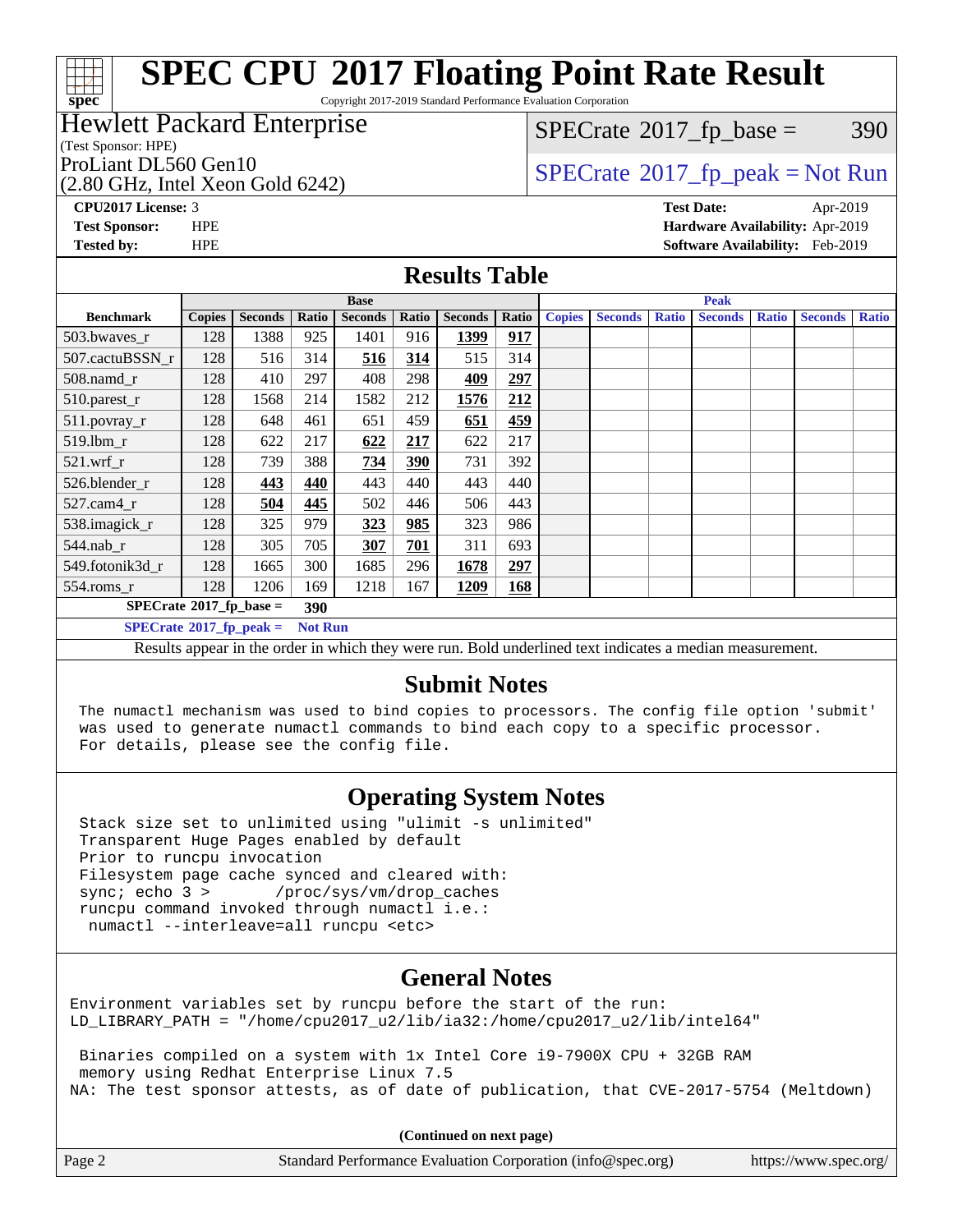# **[SPEC CPU](http://www.spec.org/auto/cpu2017/Docs/result-fields.html#SPECCPU2017FloatingPointRateResult)[2017 Floating Point Rate Result](http://www.spec.org/auto/cpu2017/Docs/result-fields.html#SPECCPU2017FloatingPointRateResult)**

Copyright 2017-2019 Standard Performance Evaluation Corporation

#### Hewlett Packard Enterprise

(Test Sponsor: HPE)

 $SPECTate@2017_fp\_base = 390$ 

(2.80 GHz, Intel Xeon Gold 6242)

ProLiant DL560 Gen10<br>  $SPECTI<sub>2</sub>$  [SPECrate](http://www.spec.org/auto/cpu2017/Docs/result-fields.html#SPECrate2017fppeak)®[2017\\_fp\\_peak = N](http://www.spec.org/auto/cpu2017/Docs/result-fields.html#SPECrate2017fppeak)ot Run

**[spec](http://www.spec.org/)**<sup>®</sup>

**[Tested by:](http://www.spec.org/auto/cpu2017/Docs/result-fields.html#Testedby)** HPE **[Software Availability:](http://www.spec.org/auto/cpu2017/Docs/result-fields.html#SoftwareAvailability)** Feb-2019

**[CPU2017 License:](http://www.spec.org/auto/cpu2017/Docs/result-fields.html#CPU2017License)** 3 **[Test Date:](http://www.spec.org/auto/cpu2017/Docs/result-fields.html#TestDate)** Apr-2019 **[Test Sponsor:](http://www.spec.org/auto/cpu2017/Docs/result-fields.html#TestSponsor)** HPE **[Hardware Availability:](http://www.spec.org/auto/cpu2017/Docs/result-fields.html#HardwareAvailability)** Apr-2019

#### **[General Notes \(Continued\)](http://www.spec.org/auto/cpu2017/Docs/result-fields.html#GeneralNotes)**

is mitigated in the system as tested and documented. Yes: The test sponsor attests, as of date of publication, that CVE-2017-5753 (Spectre variant 1) is mitigated in the system as tested and documented. Yes: The test sponsor attests, as of date of publication, that CVE-2017-5715 (Spectre variant 2) is mitigated in the system as tested and documented. Submitted\_by: "Bucek, James" <james.bucek@hpe.com> Submitted: Tue Sep 17 00:02:18 EDT 2019 Submission: cpu2017-20190902-17375.sub **[Platform Notes](http://www.spec.org/auto/cpu2017/Docs/result-fields.html#PlatformNotes)** BIOS Configuration: Thermal Configuration set to Maximum Cooling Memory Patrol Scrubbing set to Disabled LLC Prefetch set to Enabled LLC Dead Line Allocation set to Disabled Enhanced Processor Performance set to Enabled Workload Profile set to General Throughput Compute Workload Profile set to Custom Energy/Performance Bias set to Balanced Performance Advanced Memory Protection set to Advanced ECC Sysinfo program /home/cpu2017\_u2/bin/sysinfo Rev: r5974 of 2018-05-19 9bcde8f2999c33d61f64985e45859ea9 running on linux-vqdi Tue Apr 30 10:26:21 2019 SUT (System Under Test) info as seen by some common utilities. For more information on this section, see <https://www.spec.org/cpu2017/Docs/config.html#sysinfo> From /proc/cpuinfo model name : Intel(R) Xeon(R) Gold 6242 CPU @ 2.80GHz 4 "physical id"s (chips) 128 "processors" cores, siblings (Caution: counting these is hw and system dependent. The following excerpts from /proc/cpuinfo might not be reliable. Use with caution.) cpu cores : 16 siblings : 32 physical 0: cores 0 1 2 3 4 5 6 7 8 9 10 11 12 13 14 15 physical 1: cores 0 1 2 3 4 5 6 7 8 9 10 11 12 13 14 15 physical 2: cores 0 1 2 3 4 5 6 7 8 9 10 11 12 13 14 15 physical 3: cores 0 1 2 3 4 5 6 7 8 9 10 11 12 13 14 15 From lscpu: Architecture: x86\_64 CPU op-mode(s): 32-bit, 64-bit

**(Continued on next page)**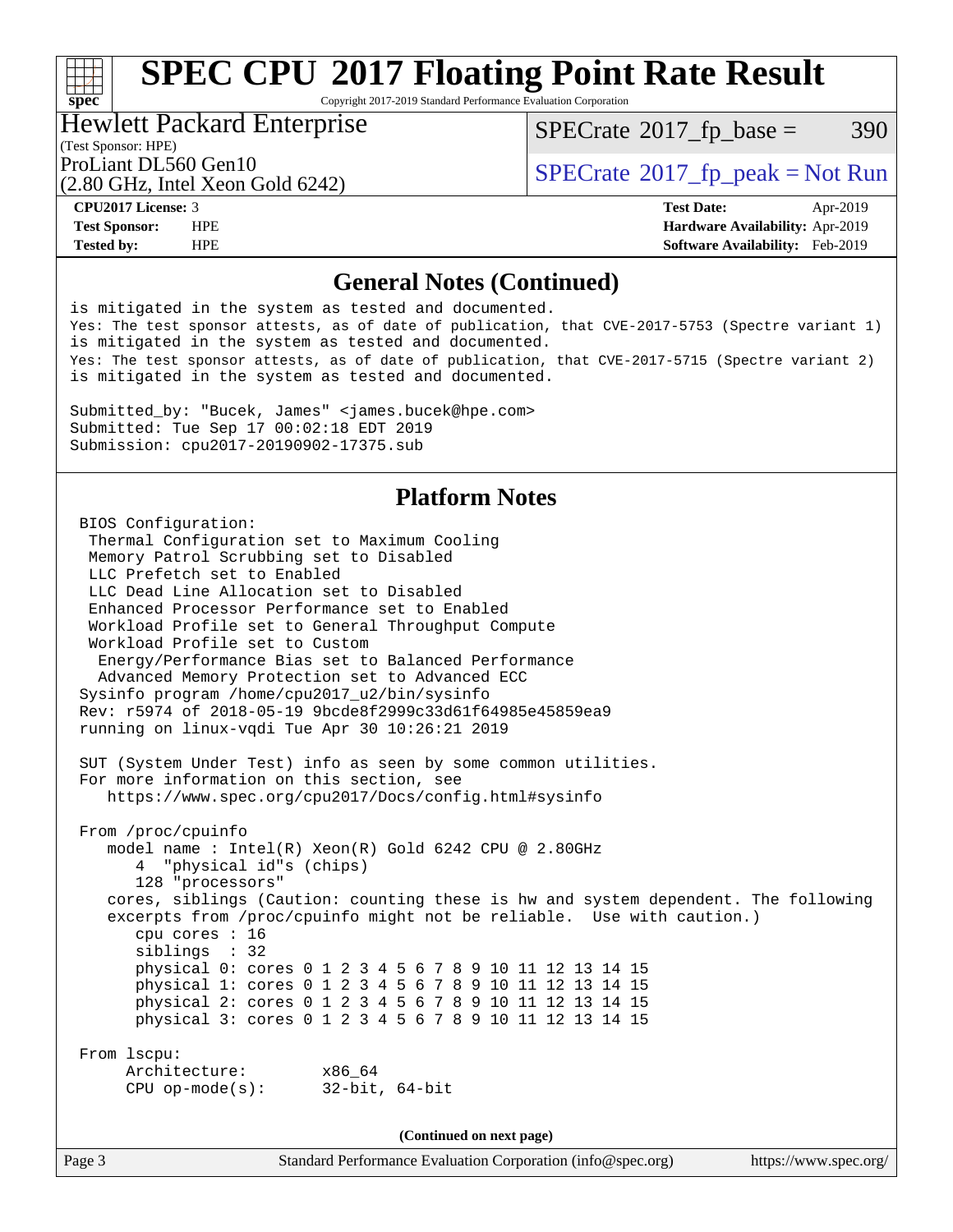# **[spec](http://www.spec.org/)**

# **[SPEC CPU](http://www.spec.org/auto/cpu2017/Docs/result-fields.html#SPECCPU2017FloatingPointRateResult)[2017 Floating Point Rate Result](http://www.spec.org/auto/cpu2017/Docs/result-fields.html#SPECCPU2017FloatingPointRateResult)**

Copyright 2017-2019 Standard Performance Evaluation Corporation

### Hewlett Packard Enterprise

 $SPECTate@2017_fp\_base = 390$ 

(Test Sponsor: HPE)

(2.80 GHz, Intel Xeon Gold 6242)

ProLiant DL560 Gen10<br>  $(2.80 \text{ GHz})$  Intel Xeon Gold 6242)

**[CPU2017 License:](http://www.spec.org/auto/cpu2017/Docs/result-fields.html#CPU2017License)** 3 **[Test Date:](http://www.spec.org/auto/cpu2017/Docs/result-fields.html#TestDate)** Apr-2019 **[Test Sponsor:](http://www.spec.org/auto/cpu2017/Docs/result-fields.html#TestSponsor)** HPE **[Hardware Availability:](http://www.spec.org/auto/cpu2017/Docs/result-fields.html#HardwareAvailability)** Apr-2019 **[Tested by:](http://www.spec.org/auto/cpu2017/Docs/result-fields.html#Testedby)** HPE **[Software Availability:](http://www.spec.org/auto/cpu2017/Docs/result-fields.html#SoftwareAvailability)** Feb-2019

#### **[Platform Notes \(Continued\)](http://www.spec.org/auto/cpu2017/Docs/result-fields.html#PlatformNotes)**

 Byte Order: Little Endian CPU(s): 128 On-line CPU(s) list: 0-127 Thread(s) per core: 2 Core(s) per socket: 16 Socket(s): 4 NUMA node(s): 8 Vendor ID: GenuineIntel CPU family: 6 Model: 85 Model name: Intel(R) Xeon(R) Gold 6242 CPU @ 2.80GHz Stepping: 7 CPU MHz: 2800.000 BogoMIPS: 5600.00 Virtualization: VT-x L1d cache: 32K L1i cache: 32K L2 cache: 1024K L3 cache: 22528K NUMA node0 CPU(s): 0-7,64-71 NUMA node1 CPU(s): 8-15,72-79 NUMA node2 CPU(s): 16-23,80-87 NUMA node3 CPU(s): 24-31,88-95 NUMA node4 CPU(s): 32-39,96-103 NUMA node5 CPU(s): 40-47,104-111 NUMA node6 CPU(s): 48-55,112-119 NUMA node7 CPU(s): 56-63,120-127 Flags: fpu vme de pse tsc msr pae mce cx8 apic sep mtrr pge mca cmov pat pse36 clflush dts acpi mmx fxsr sse sse2 ss ht tm pbe syscall nx pdpe1gb rdtscp lm constant\_tsc art arch\_perfmon pebs bts rep\_good nopl xtopology nonstop\_tsc cpuid aperfmperf tsc\_known\_freq pni pclmulqdq dtes64 monitor ds\_cpl vmx smx est tm2 ssse3 sdbg fma cx16 xtpr pdcm pcid dca sse4\_1 sse4\_2 x2apic movbe popcnt tsc\_deadline\_timer aes xsave avx f16c rdrand lahf\_lm abm 3dnowprefetch cpuid\_fault epb cat\_l3 cdp\_l3 invpcid\_single intel\_ppin mba tpr\_shadow vnmi flexpriority ept vpid fsgsbase tsc\_adjust bmi1 hle avx2 smep bmi2 erms invpcid rtm cqm mpx rdt\_a avx512f avx512dq rdseed adx smap clflushopt clwb intel\_pt avx512cd avx512bw avx512vl xsaveopt xsavec xgetbv1 xsaves cqm\_llc cqm\_occup\_llc cqm\_mbm\_total cqm\_mbm\_local ibpb ibrs stibp dtherm ida arat pln pts pku ospke avx512\_vnni arch\_capabilities ssbd /proc/cpuinfo cache data cache size : 22528 KB From numactl --hardware WARNING: a numactl 'node' might or might not correspond to a physical chip. available: 8 nodes (0-7) node 0 cpus: 0 1 2 3 4 5 6 7 64 65 66 67 68 69 70 71 node 0 size: 96351 MB

**(Continued on next page)**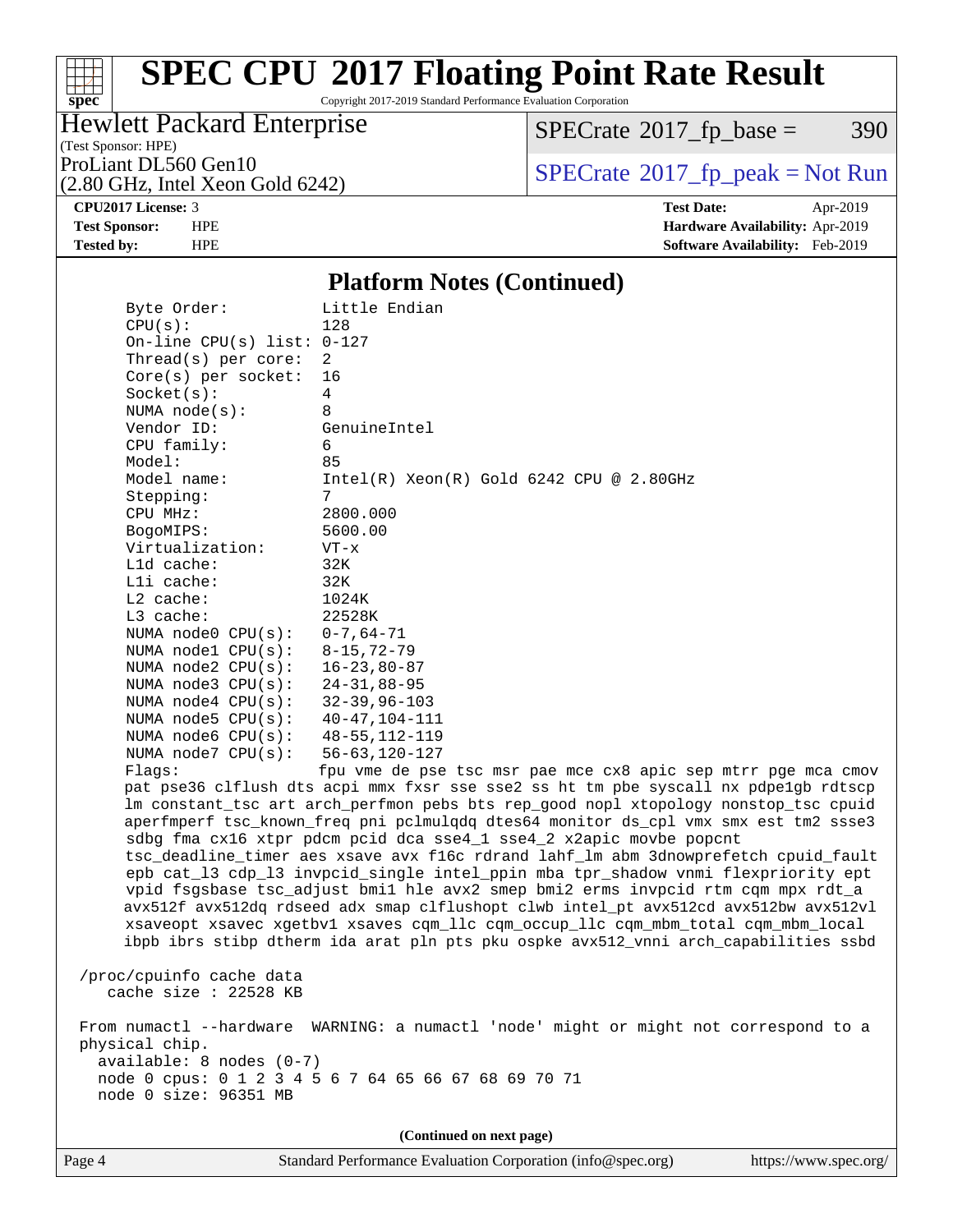#### $+\ +$ **[spec](http://www.spec.org/)**

# **[SPEC CPU](http://www.spec.org/auto/cpu2017/Docs/result-fields.html#SPECCPU2017FloatingPointRateResult)[2017 Floating Point Rate Result](http://www.spec.org/auto/cpu2017/Docs/result-fields.html#SPECCPU2017FloatingPointRateResult)**

Copyright 2017-2019 Standard Performance Evaluation Corporation

### Hewlett Packard Enterprise

 $SPECTate$ <sup>®</sup>[2017\\_fp\\_base =](http://www.spec.org/auto/cpu2017/Docs/result-fields.html#SPECrate2017fpbase) 390

(Test Sponsor: HPE)

(2.80 GHz, Intel Xeon Gold 6242)

ProLiant DL560 Gen10<br>  $(2.80 \text{ GHz} \text{ Intel } X \text{eon } \text{Gold } 6242)$   $\text{SPECrate} \textcircled{2017\_fp\_peak} = \text{Not Run}$  $\text{SPECrate} \textcircled{2017\_fp\_peak} = \text{Not Run}$  $\text{SPECrate} \textcircled{2017\_fp\_peak} = \text{Not Run}$ 

**[CPU2017 License:](http://www.spec.org/auto/cpu2017/Docs/result-fields.html#CPU2017License)** 3 **[Test Date:](http://www.spec.org/auto/cpu2017/Docs/result-fields.html#TestDate)** Apr-2019 **[Test Sponsor:](http://www.spec.org/auto/cpu2017/Docs/result-fields.html#TestSponsor)** HPE **[Hardware Availability:](http://www.spec.org/auto/cpu2017/Docs/result-fields.html#HardwareAvailability)** Apr-2019 **[Tested by:](http://www.spec.org/auto/cpu2017/Docs/result-fields.html#Testedby)** HPE **[Software Availability:](http://www.spec.org/auto/cpu2017/Docs/result-fields.html#SoftwareAvailability)** Feb-2019

#### **[Platform Notes \(Continued\)](http://www.spec.org/auto/cpu2017/Docs/result-fields.html#PlatformNotes)**

| Page 5   |                                                                                                                                                                                                          |                   |                         |                     |          |    |                |  | Standard Performance Evaluation Corporation (info@spec.org) |  |  |  | https://www.spec.org/ |  |
|----------|----------------------------------------------------------------------------------------------------------------------------------------------------------------------------------------------------------|-------------------|-------------------------|---------------------|----------|----|----------------|--|-------------------------------------------------------------|--|--|--|-----------------------|--|
|          |                                                                                                                                                                                                          |                   |                         |                     |          |    |                |  | (Continued on next page)                                    |  |  |  |                       |  |
|          | From /etc/*release* /etc/*version*<br>os-release:<br>NAME="SLES"<br>VERSION="15"<br>VERSION_ID="15"<br>PRETTY_NAME="SUSE Linux Enterprise Server 15"<br>ID="sles"<br>ID_LIKE="suse"<br>ANSI_COLOR="0;32" |                   |                         |                     |          |    |                |  |                                                             |  |  |  |                       |  |
|          | HugePages_Total:<br>Hugepagesize:                                                                                                                                                                        |                   |                         | $\Omega$<br>2048 kB |          |    |                |  |                                                             |  |  |  |                       |  |
|          | From /proc/meminfo<br>MemTotal:                                                                                                                                                                          |                   | 792242824 kB            |                     |          |    |                |  |                                                             |  |  |  |                       |  |
| 7:       | 31 31 31                                                                                                                                                                                                 |                   | 31<br>31                |                     | 31       | 21 | 10             |  |                                                             |  |  |  |                       |  |
| 6:       | 31 31                                                                                                                                                                                                    | 31                | 31<br>31                |                     | 31<br>10 |    | 21             |  |                                                             |  |  |  |                       |  |
| 5:       | 31<br>31                                                                                                                                                                                                 | 31                | 31<br>21                | 10                  |          | 31 | 31             |  |                                                             |  |  |  |                       |  |
| 4:       | 31<br>31                                                                                                                                                                                                 | 31                | 10<br>31                | 21                  |          | 31 | 31             |  |                                                             |  |  |  |                       |  |
| 3:       | 31<br>31                                                                                                                                                                                                 | 21                | 10<br>31                | 31                  | 31       |    | 31             |  |                                                             |  |  |  |                       |  |
| 2:       | 31 31                                                                                                                                                                                                    | 10                | 21<br>31                | 31                  | 31       |    | 31             |  |                                                             |  |  |  |                       |  |
| 0:<br>1: | 21 10                                                                                                                                                                                                    | 10 21 31 31<br>31 | 31<br>31                | 31 31 31<br>31      |          | 31 | 31<br>31       |  |                                                             |  |  |  |                       |  |
|          | node 0 1 2                                                                                                                                                                                               |                   | $\overline{\mathbf{3}}$ | 4 5 6               |          |    | $\overline{7}$ |  |                                                             |  |  |  |                       |  |
|          | node distances:                                                                                                                                                                                          |                   |                         |                     |          |    |                |  |                                                             |  |  |  |                       |  |
|          | node 7 free: 96601 MB                                                                                                                                                                                    |                   |                         |                     |          |    |                |  |                                                             |  |  |  |                       |  |
|          | node 7 size: 96763 MB                                                                                                                                                                                    |                   |                         |                     |          |    |                |  |                                                             |  |  |  |                       |  |
|          | node 7 cpus: 56 57 58 59 60 61 62 63 120 121 122 123 124 125 126 127                                                                                                                                     |                   |                         |                     |          |    |                |  |                                                             |  |  |  |                       |  |
|          | node 6 free: 96628 MB                                                                                                                                                                                    |                   |                         |                     |          |    |                |  |                                                             |  |  |  |                       |  |
|          | node 6 size: 96764 MB                                                                                                                                                                                    |                   |                         |                     |          |    |                |  |                                                             |  |  |  |                       |  |
|          | node 6 cpus: 48 49 50 51 52 53 54 55 112 113 114 115 116 117 118 119                                                                                                                                     |                   |                         |                     |          |    |                |  |                                                             |  |  |  |                       |  |
|          | node 5 free: 96650 MB                                                                                                                                                                                    |                   |                         |                     |          |    |                |  |                                                             |  |  |  |                       |  |
|          | node 5 size: 96764 MB                                                                                                                                                                                    |                   |                         |                     |          |    |                |  |                                                             |  |  |  |                       |  |
|          | node 5 cpus: 40 41 42 43 44 45 46 47 104 105 106 107 108 109 110 111                                                                                                                                     |                   |                         |                     |          |    |                |  |                                                             |  |  |  |                       |  |
|          | node 4 free: 96613 MB                                                                                                                                                                                    |                   |                         |                     |          |    |                |  |                                                             |  |  |  |                       |  |
|          | node 4 size: 96735 MB                                                                                                                                                                                    |                   |                         |                     |          |    |                |  |                                                             |  |  |  |                       |  |
|          | node 4 cpus: 32 33 34 35 36 37 38 39 96 97 98 99 100 101 102 103                                                                                                                                         |                   |                         |                     |          |    |                |  |                                                             |  |  |  |                       |  |
|          | node 3 size: 96764 MB<br>node 3 free: 96649 MB                                                                                                                                                           |                   |                         |                     |          |    |                |  |                                                             |  |  |  |                       |  |
|          | node 3 cpus: 24 25 26 27 28 29 30 31 88 89 90 91 92 93 94 95                                                                                                                                             |                   |                         |                     |          |    |                |  |                                                             |  |  |  |                       |  |
|          | node 2 free: 96647 MB                                                                                                                                                                                    |                   |                         |                     |          |    |                |  |                                                             |  |  |  |                       |  |
|          | node 2 size: 96764 MB                                                                                                                                                                                    |                   |                         |                     |          |    |                |  |                                                             |  |  |  |                       |  |
|          | node 2 cpus: 16 17 18 19 20 21 22 23 80 81 82 83 84 85 86 87                                                                                                                                             |                   |                         |                     |          |    |                |  |                                                             |  |  |  |                       |  |
|          | node 1 free: 96415 MB                                                                                                                                                                                    |                   |                         |                     |          |    |                |  |                                                             |  |  |  |                       |  |
|          | node 1 cpus: 8 9 10 11 12 13 14 15 72 73 74 75 76 77 78 79<br>node 1 size: 96764 MB                                                                                                                      |                   |                         |                     |          |    |                |  |                                                             |  |  |  |                       |  |
|          | node 0 free: 96102 MB                                                                                                                                                                                    |                   |                         |                     |          |    |                |  |                                                             |  |  |  |                       |  |
|          |                                                                                                                                                                                                          |                   |                         |                     |          |    |                |  |                                                             |  |  |  |                       |  |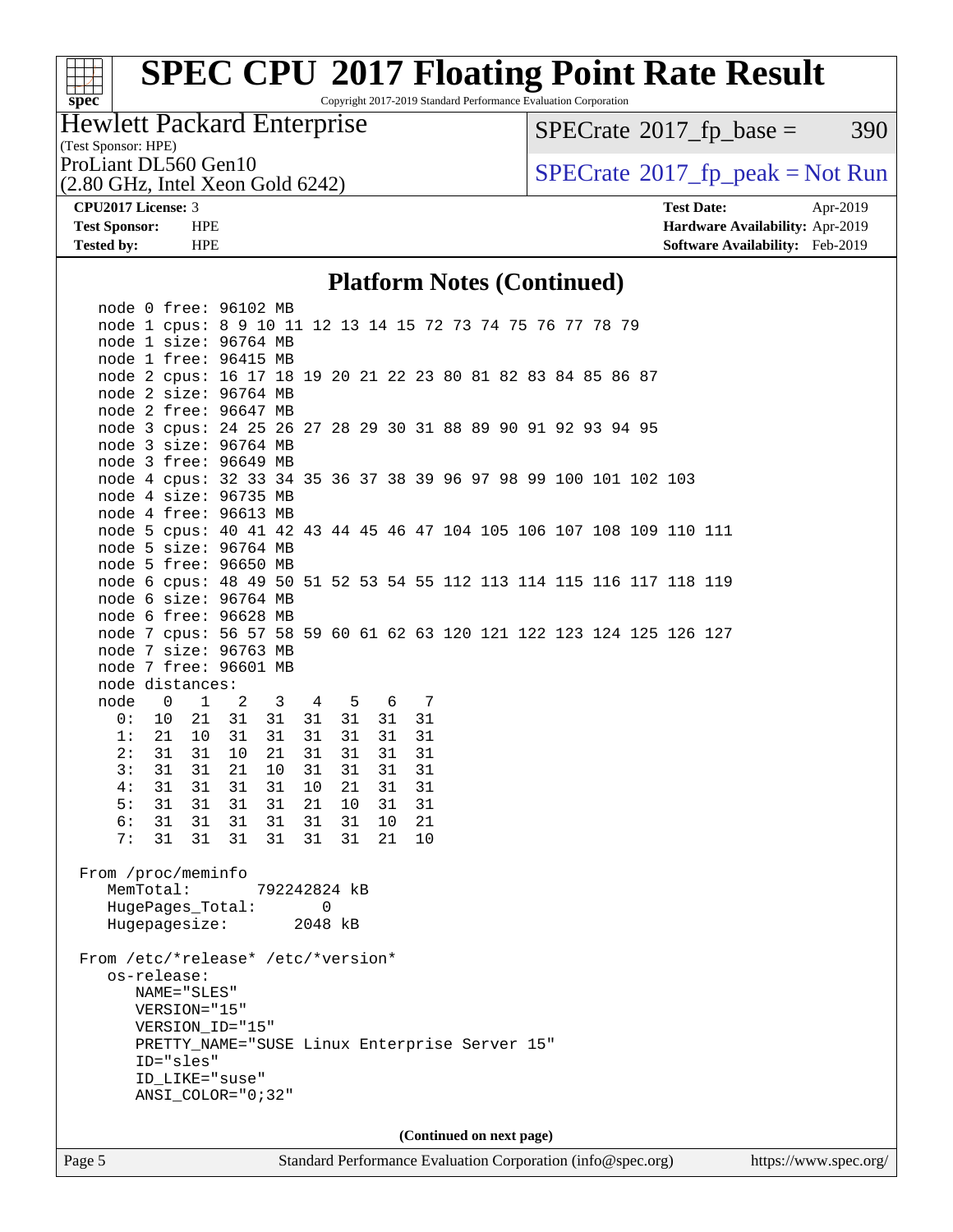# **[SPEC CPU](http://www.spec.org/auto/cpu2017/Docs/result-fields.html#SPECCPU2017FloatingPointRateResult)[2017 Floating Point Rate Result](http://www.spec.org/auto/cpu2017/Docs/result-fields.html#SPECCPU2017FloatingPointRateResult)**

Copyright 2017-2019 Standard Performance Evaluation Corporation

Hewlett Packard Enterprise

(2.80 GHz, Intel Xeon Gold 6242)

 $SPECTate$ <sup>®</sup>[2017\\_fp\\_base =](http://www.spec.org/auto/cpu2017/Docs/result-fields.html#SPECrate2017fpbase) 390

(Test Sponsor: HPE)

ProLiant DL560 Gen10  $SPECTA 500$  Sex Cold  $6242$ 

**[spec](http://www.spec.org/)**

**[CPU2017 License:](http://www.spec.org/auto/cpu2017/Docs/result-fields.html#CPU2017License)** 3 **[Test Date:](http://www.spec.org/auto/cpu2017/Docs/result-fields.html#TestDate)** Apr-2019 **[Test Sponsor:](http://www.spec.org/auto/cpu2017/Docs/result-fields.html#TestSponsor)** HPE **[Hardware Availability:](http://www.spec.org/auto/cpu2017/Docs/result-fields.html#HardwareAvailability)** Apr-2019 **[Tested by:](http://www.spec.org/auto/cpu2017/Docs/result-fields.html#Testedby)** HPE **[Software Availability:](http://www.spec.org/auto/cpu2017/Docs/result-fields.html#SoftwareAvailability)** Feb-2019

#### **[Platform Notes \(Continued\)](http://www.spec.org/auto/cpu2017/Docs/result-fields.html#PlatformNotes)**

CPE\_NAME="cpe:/o:suse:sles:15"

uname -a:

 Linux linux-vqdi 4.12.14-23-default #1 SMP Tue May 29 21:04:44 UTC 2018 (cd0437b) x86\_64 x86\_64 x86\_64 GNU/Linux

Kernel self-reported vulnerability status:

 CVE-2017-5754 (Meltdown): Not affected CVE-2017-5753 (Spectre variant 1): Mitigation: \_\_user pointer sanitization CVE-2017-5715 (Spectre variant 2): Mitigation: Indirect Branch Restricted Speculation, IBPB, IBRS\_FW

run-level 3 Apr 30 10:25

 SPEC is set to: /home/cpu2017\_u2 Filesystem Type Size Used Avail Use% Mounted on /dev/sda2 btrfs 371G 342G 29G 93% /home

 Additional information from dmidecode follows. WARNING: Use caution when you interpret this section. The 'dmidecode' program reads system data which is "intended to allow hardware to be accurately determined", but the intent may not be met, as there are frequent changes to hardware, firmware, and the "DMTF SMBIOS" standard. BIOS HPE U34 02/02/2019 Memory: 24x UNKNOWN NOT AVAILABLE

24x UNKNOWN NOT AVAILABLE 32 GB 2 rank 2933

(End of data from sysinfo program)

#### **[Compiler Version Notes](http://www.spec.org/auto/cpu2017/Docs/result-fields.html#CompilerVersionNotes)**

============================================================================== C  $| 519.1bm_r(base) 538.imagick_r(base) 544.nab_r(base)$ ------------------------------------------------------------------------------ Intel(R) C Intel(R) 64 Compiler for applications running on Intel(R)  $64$ , Version 19.0.2.187 Build 20190117 Copyright (C) 1985-2019 Intel Corporation. All rights reserved. ------------------------------------------------------------------------------ ==============================================================================  $C++$  | 508.namd\_r(base) 510.parest\_r(base) ------------------------------------------------------------------------------ Intel(R)  $C++$  Intel(R) 64 Compiler for applications running on Intel(R) 64, Version 19.0.2.187 Build 20190117 Copyright (C) 1985-2019 Intel Corporation. All rights reserved. **(Continued on next page)**

| Standard Performance Evaluation Corporation (info@spec.org)<br>Page 6<br>https://www.spec.org/ |
|------------------------------------------------------------------------------------------------|
|------------------------------------------------------------------------------------------------|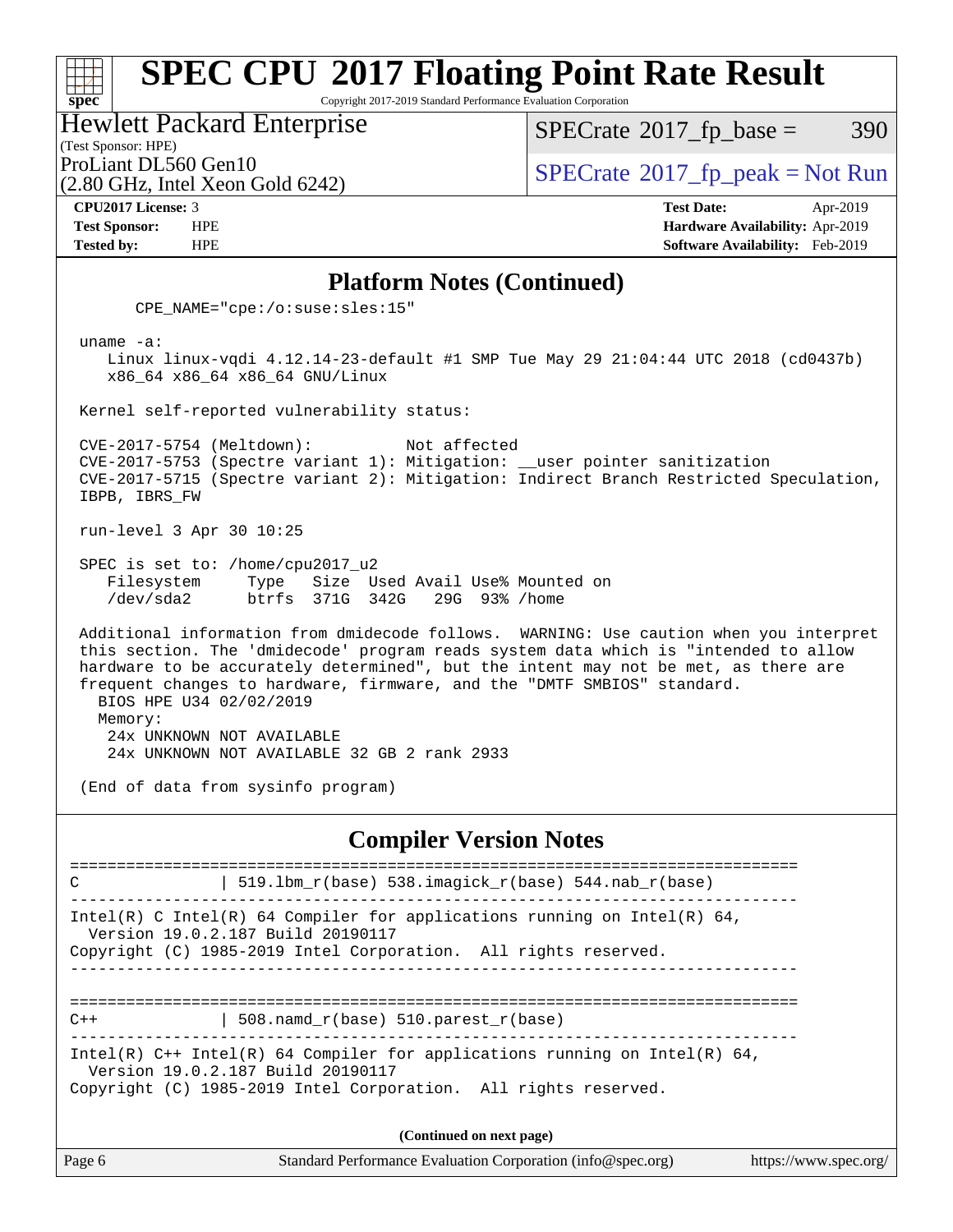#### **[spec](http://www.spec.org/) [SPEC CPU](http://www.spec.org/auto/cpu2017/Docs/result-fields.html#SPECCPU2017FloatingPointRateResult)[2017 Floating Point Rate Result](http://www.spec.org/auto/cpu2017/Docs/result-fields.html#SPECCPU2017FloatingPointRateResult)** Copyright 2017-2019 Standard Performance Evaluation Corporation (Test Sponsor: HPE) Hewlett Packard Enterprise (2.80 GHz, Intel Xeon Gold 6242) ProLiant DL560 Gen10<br>  $SPECTI<sub>2</sub>$  [SPECrate](http://www.spec.org/auto/cpu2017/Docs/result-fields.html#SPECrate2017fppeak)®[2017\\_fp\\_peak = N](http://www.spec.org/auto/cpu2017/Docs/result-fields.html#SPECrate2017fppeak)ot Run  $SPECTate$ <sup>®</sup>[2017\\_fp\\_base =](http://www.spec.org/auto/cpu2017/Docs/result-fields.html#SPECrate2017fpbase) 390 **[CPU2017 License:](http://www.spec.org/auto/cpu2017/Docs/result-fields.html#CPU2017License)** 3 **[Test Date:](http://www.spec.org/auto/cpu2017/Docs/result-fields.html#TestDate)** Apr-2019 **[Test Sponsor:](http://www.spec.org/auto/cpu2017/Docs/result-fields.html#TestSponsor)** HPE **[Hardware Availability:](http://www.spec.org/auto/cpu2017/Docs/result-fields.html#HardwareAvailability)** Apr-2019 **[Tested by:](http://www.spec.org/auto/cpu2017/Docs/result-fields.html#Testedby)** HPE **[Software Availability:](http://www.spec.org/auto/cpu2017/Docs/result-fields.html#SoftwareAvailability)** Feb-2019 **[Compiler Version Notes \(Continued\)](http://www.spec.org/auto/cpu2017/Docs/result-fields.html#CompilerVersionNotes)** ------------------------------------------------------------------------------ ==============================================================================  $C++$ ,  $C$  | 511.povray\_r(base) 526.blender\_r(base) ------------------------------------------------------------------------------ Intel(R) C++ Intel(R) 64 Compiler for applications running on Intel(R) 64, Version 19.0.2.187 Build 20190117 Copyright (C) 1985-2019 Intel Corporation. All rights reserved. Intel(R) C Intel(R) 64 Compiler for applications running on Intel(R) 64, Version 19.0.2.187 Build 20190117 Copyright (C) 1985-2019 Intel Corporation. All rights reserved. ------------------------------------------------------------------------------ ============================================================================== C++, C, Fortran | 507.cactuBSSN\_r(base) ------------------------------------------------------------------------------ Intel(R)  $C++$  Intel(R) 64 Compiler for applications running on Intel(R) 64, Version 19.0.2.187 Build 20190117 Copyright (C) 1985-2019 Intel Corporation. All rights reserved. Intel(R) C Intel(R) 64 Compiler for applications running on Intel(R)  $64$ , Version 19.0.2.187 Build 20190117 Copyright (C) 1985-2019 Intel Corporation. All rights reserved. Intel(R) Fortran Intel(R) 64 Compiler for applications running on Intel(R) 64, Version 19.0.2.187 Build 20190117 Copyright (C) 1985-2019 Intel Corporation. All rights reserved. ------------------------------------------------------------------------------ ============================================================================== Fortran | 503.bwaves\_r(base) 549.fotonik3d\_r(base) 554.roms\_r(base) ------------------------------------------------------------------------------

Intel(R) Fortran Intel(R) 64 Compiler for applications running on Intel(R) 64, Version 19.0.2.187 Build 20190117

Copyright (C) 1985-2019 Intel Corporation. All rights reserved. ------------------------------------------------------------------------------

============================================================================== Fortran, C |  $521.wrf_r(base) 527.cam4_r(base)$ 

------------------------------------------------------------------------------ Intel(R) Fortran Intel(R) 64 Compiler for applications running on Intel(R) 64, Version 19.0.2.187 Build 20190117 Copyright (C) 1985-2019 Intel Corporation. All rights reserved. Intel(R) C Intel(R) 64 Compiler for applications running on Intel(R) 64, Version 19.0.2.187 Build 20190117 Copyright (C) 1985-2019 Intel Corporation. All rights reserved.

------------------------------------------------------------------------------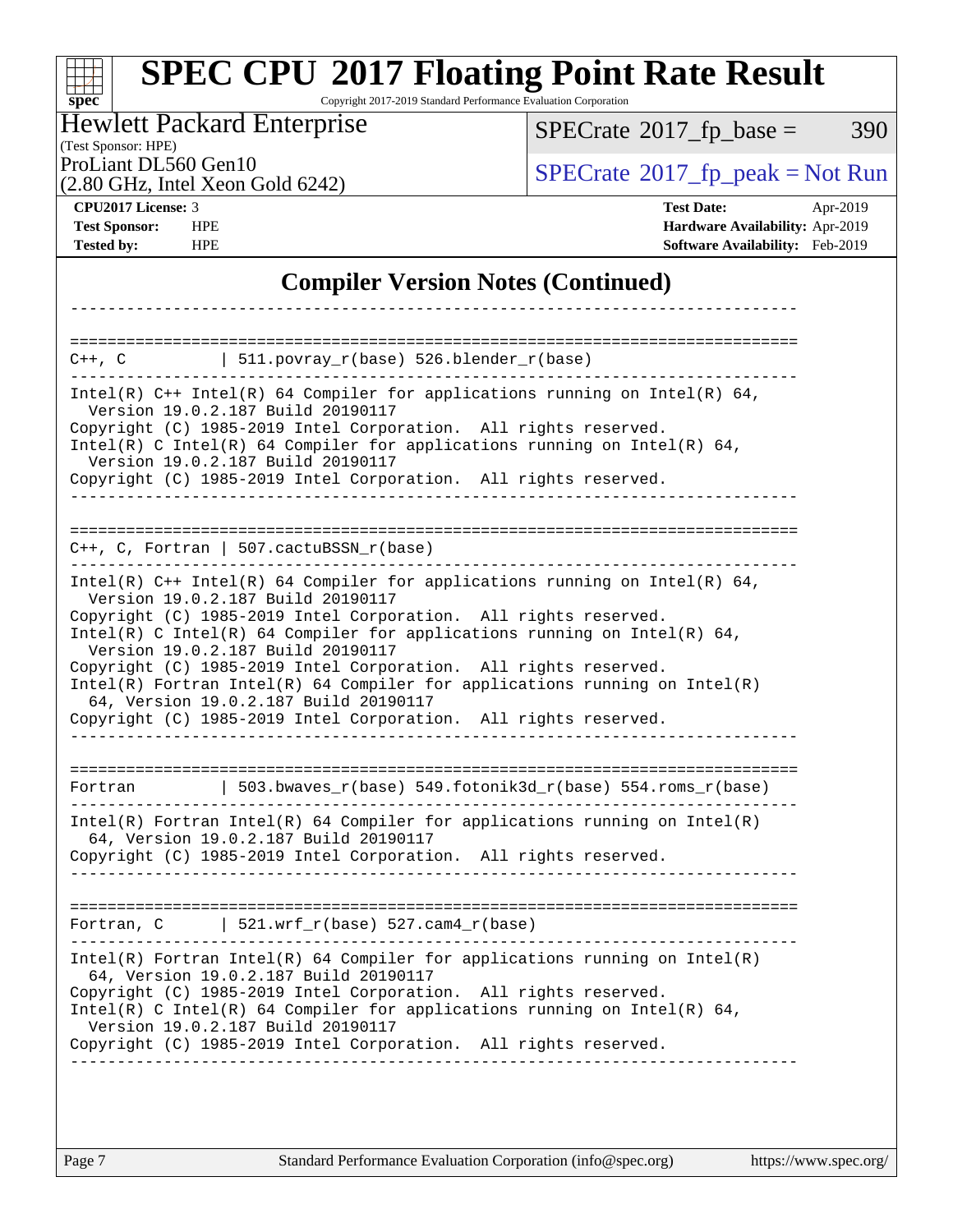

# **[SPEC CPU](http://www.spec.org/auto/cpu2017/Docs/result-fields.html#SPECCPU2017FloatingPointRateResult)[2017 Floating Point Rate Result](http://www.spec.org/auto/cpu2017/Docs/result-fields.html#SPECCPU2017FloatingPointRateResult)**

Copyright 2017-2019 Standard Performance Evaluation Corporation

### Hewlett Packard Enterprise

 $SPECTate@2017_fp\_base = 390$ 

### (Test Sponsor: HPE)

(2.80 GHz, Intel Xeon Gold 6242)

ProLiant DL560 Gen10<br>  $SPECTATE$  [SPECrate](http://www.spec.org/auto/cpu2017/Docs/result-fields.html#SPECrate2017fppeak)®[2017\\_fp\\_peak = N](http://www.spec.org/auto/cpu2017/Docs/result-fields.html#SPECrate2017fppeak)ot Run

**[CPU2017 License:](http://www.spec.org/auto/cpu2017/Docs/result-fields.html#CPU2017License)** 3 **[Test Date:](http://www.spec.org/auto/cpu2017/Docs/result-fields.html#TestDate)** Apr-2019 **[Test Sponsor:](http://www.spec.org/auto/cpu2017/Docs/result-fields.html#TestSponsor)** HPE **[Hardware Availability:](http://www.spec.org/auto/cpu2017/Docs/result-fields.html#HardwareAvailability)** Apr-2019 **[Tested by:](http://www.spec.org/auto/cpu2017/Docs/result-fields.html#Testedby)** HPE **[Software Availability:](http://www.spec.org/auto/cpu2017/Docs/result-fields.html#SoftwareAvailability)** Feb-2019

## **[Base Compiler Invocation](http://www.spec.org/auto/cpu2017/Docs/result-fields.html#BaseCompilerInvocation)**

[C benchmarks](http://www.spec.org/auto/cpu2017/Docs/result-fields.html#Cbenchmarks): [icc -m64 -std=c11](http://www.spec.org/cpu2017/results/res2019q3/cpu2017-20190902-17375.flags.html#user_CCbase_intel_icc_64bit_c11_33ee0cdaae7deeeab2a9725423ba97205ce30f63b9926c2519791662299b76a0318f32ddfffdc46587804de3178b4f9328c46fa7c2b0cd779d7a61945c91cd35)

[C++ benchmarks:](http://www.spec.org/auto/cpu2017/Docs/result-fields.html#CXXbenchmarks) [icpc -m64](http://www.spec.org/cpu2017/results/res2019q3/cpu2017-20190902-17375.flags.html#user_CXXbase_intel_icpc_64bit_4ecb2543ae3f1412ef961e0650ca070fec7b7afdcd6ed48761b84423119d1bf6bdf5cad15b44d48e7256388bc77273b966e5eb805aefd121eb22e9299b2ec9d9)

[Fortran benchmarks](http://www.spec.org/auto/cpu2017/Docs/result-fields.html#Fortranbenchmarks): [ifort -m64](http://www.spec.org/cpu2017/results/res2019q3/cpu2017-20190902-17375.flags.html#user_FCbase_intel_ifort_64bit_24f2bb282fbaeffd6157abe4f878425411749daecae9a33200eee2bee2fe76f3b89351d69a8130dd5949958ce389cf37ff59a95e7a40d588e8d3a57e0c3fd751)

[Benchmarks using both Fortran and C](http://www.spec.org/auto/cpu2017/Docs/result-fields.html#BenchmarksusingbothFortranandC): [ifort -m64](http://www.spec.org/cpu2017/results/res2019q3/cpu2017-20190902-17375.flags.html#user_CC_FCbase_intel_ifort_64bit_24f2bb282fbaeffd6157abe4f878425411749daecae9a33200eee2bee2fe76f3b89351d69a8130dd5949958ce389cf37ff59a95e7a40d588e8d3a57e0c3fd751) [icc -m64 -std=c11](http://www.spec.org/cpu2017/results/res2019q3/cpu2017-20190902-17375.flags.html#user_CC_FCbase_intel_icc_64bit_c11_33ee0cdaae7deeeab2a9725423ba97205ce30f63b9926c2519791662299b76a0318f32ddfffdc46587804de3178b4f9328c46fa7c2b0cd779d7a61945c91cd35)

[Benchmarks using both C and C++:](http://www.spec.org/auto/cpu2017/Docs/result-fields.html#BenchmarksusingbothCandCXX) [icpc -m64](http://www.spec.org/cpu2017/results/res2019q3/cpu2017-20190902-17375.flags.html#user_CC_CXXbase_intel_icpc_64bit_4ecb2543ae3f1412ef961e0650ca070fec7b7afdcd6ed48761b84423119d1bf6bdf5cad15b44d48e7256388bc77273b966e5eb805aefd121eb22e9299b2ec9d9) [icc -m64 -std=c11](http://www.spec.org/cpu2017/results/res2019q3/cpu2017-20190902-17375.flags.html#user_CC_CXXbase_intel_icc_64bit_c11_33ee0cdaae7deeeab2a9725423ba97205ce30f63b9926c2519791662299b76a0318f32ddfffdc46587804de3178b4f9328c46fa7c2b0cd779d7a61945c91cd35)

[Benchmarks using Fortran, C, and C++](http://www.spec.org/auto/cpu2017/Docs/result-fields.html#BenchmarksusingFortranCandCXX): [icpc -m64](http://www.spec.org/cpu2017/results/res2019q3/cpu2017-20190902-17375.flags.html#user_CC_CXX_FCbase_intel_icpc_64bit_4ecb2543ae3f1412ef961e0650ca070fec7b7afdcd6ed48761b84423119d1bf6bdf5cad15b44d48e7256388bc77273b966e5eb805aefd121eb22e9299b2ec9d9) [icc -m64 -std=c11](http://www.spec.org/cpu2017/results/res2019q3/cpu2017-20190902-17375.flags.html#user_CC_CXX_FCbase_intel_icc_64bit_c11_33ee0cdaae7deeeab2a9725423ba97205ce30f63b9926c2519791662299b76a0318f32ddfffdc46587804de3178b4f9328c46fa7c2b0cd779d7a61945c91cd35) [ifort -m64](http://www.spec.org/cpu2017/results/res2019q3/cpu2017-20190902-17375.flags.html#user_CC_CXX_FCbase_intel_ifort_64bit_24f2bb282fbaeffd6157abe4f878425411749daecae9a33200eee2bee2fe76f3b89351d69a8130dd5949958ce389cf37ff59a95e7a40d588e8d3a57e0c3fd751)

### **[Base Portability Flags](http://www.spec.org/auto/cpu2017/Docs/result-fields.html#BasePortabilityFlags)**

 503.bwaves\_r: [-DSPEC\\_LP64](http://www.spec.org/cpu2017/results/res2019q3/cpu2017-20190902-17375.flags.html#suite_basePORTABILITY503_bwaves_r_DSPEC_LP64) 507.cactuBSSN\_r: [-DSPEC\\_LP64](http://www.spec.org/cpu2017/results/res2019q3/cpu2017-20190902-17375.flags.html#suite_basePORTABILITY507_cactuBSSN_r_DSPEC_LP64) 508.namd\_r: [-DSPEC\\_LP64](http://www.spec.org/cpu2017/results/res2019q3/cpu2017-20190902-17375.flags.html#suite_basePORTABILITY508_namd_r_DSPEC_LP64) 510.parest\_r: [-DSPEC\\_LP64](http://www.spec.org/cpu2017/results/res2019q3/cpu2017-20190902-17375.flags.html#suite_basePORTABILITY510_parest_r_DSPEC_LP64) 511.povray\_r: [-DSPEC\\_LP64](http://www.spec.org/cpu2017/results/res2019q3/cpu2017-20190902-17375.flags.html#suite_basePORTABILITY511_povray_r_DSPEC_LP64) 519.lbm\_r: [-DSPEC\\_LP64](http://www.spec.org/cpu2017/results/res2019q3/cpu2017-20190902-17375.flags.html#suite_basePORTABILITY519_lbm_r_DSPEC_LP64) 521.wrf\_r: [-DSPEC\\_LP64](http://www.spec.org/cpu2017/results/res2019q3/cpu2017-20190902-17375.flags.html#suite_basePORTABILITY521_wrf_r_DSPEC_LP64) [-DSPEC\\_CASE\\_FLAG](http://www.spec.org/cpu2017/results/res2019q3/cpu2017-20190902-17375.flags.html#b521.wrf_r_baseCPORTABILITY_DSPEC_CASE_FLAG) [-convert big\\_endian](http://www.spec.org/cpu2017/results/res2019q3/cpu2017-20190902-17375.flags.html#user_baseFPORTABILITY521_wrf_r_convert_big_endian_c3194028bc08c63ac5d04de18c48ce6d347e4e562e8892b8bdbdc0214820426deb8554edfa529a3fb25a586e65a3d812c835984020483e7e73212c4d31a38223) 526.blender\_r: [-DSPEC\\_LP64](http://www.spec.org/cpu2017/results/res2019q3/cpu2017-20190902-17375.flags.html#suite_basePORTABILITY526_blender_r_DSPEC_LP64) [-DSPEC\\_LINUX](http://www.spec.org/cpu2017/results/res2019q3/cpu2017-20190902-17375.flags.html#b526.blender_r_baseCPORTABILITY_DSPEC_LINUX) [-funsigned-char](http://www.spec.org/cpu2017/results/res2019q3/cpu2017-20190902-17375.flags.html#user_baseCPORTABILITY526_blender_r_force_uchar_40c60f00ab013830e2dd6774aeded3ff59883ba5a1fc5fc14077f794d777847726e2a5858cbc7672e36e1b067e7e5c1d9a74f7176df07886a243d7cc18edfe67) 527.cam4\_r: [-DSPEC\\_LP64](http://www.spec.org/cpu2017/results/res2019q3/cpu2017-20190902-17375.flags.html#suite_basePORTABILITY527_cam4_r_DSPEC_LP64) [-DSPEC\\_CASE\\_FLAG](http://www.spec.org/cpu2017/results/res2019q3/cpu2017-20190902-17375.flags.html#b527.cam4_r_baseCPORTABILITY_DSPEC_CASE_FLAG) 538.imagick\_r: [-DSPEC\\_LP64](http://www.spec.org/cpu2017/results/res2019q3/cpu2017-20190902-17375.flags.html#suite_basePORTABILITY538_imagick_r_DSPEC_LP64) 544.nab\_r: [-DSPEC\\_LP64](http://www.spec.org/cpu2017/results/res2019q3/cpu2017-20190902-17375.flags.html#suite_basePORTABILITY544_nab_r_DSPEC_LP64) 549.fotonik3d\_r: [-DSPEC\\_LP64](http://www.spec.org/cpu2017/results/res2019q3/cpu2017-20190902-17375.flags.html#suite_basePORTABILITY549_fotonik3d_r_DSPEC_LP64) 554.roms\_r: [-DSPEC\\_LP64](http://www.spec.org/cpu2017/results/res2019q3/cpu2017-20190902-17375.flags.html#suite_basePORTABILITY554_roms_r_DSPEC_LP64)

## **[Base Optimization Flags](http://www.spec.org/auto/cpu2017/Docs/result-fields.html#BaseOptimizationFlags)**

[C benchmarks](http://www.spec.org/auto/cpu2017/Docs/result-fields.html#Cbenchmarks):

[-xCORE-AVX2](http://www.spec.org/cpu2017/results/res2019q3/cpu2017-20190902-17375.flags.html#user_CCbase_f-xCORE-AVX2) [-ipo](http://www.spec.org/cpu2017/results/res2019q3/cpu2017-20190902-17375.flags.html#user_CCbase_f-ipo) [-O3](http://www.spec.org/cpu2017/results/res2019q3/cpu2017-20190902-17375.flags.html#user_CCbase_f-O3) [-no-prec-div](http://www.spec.org/cpu2017/results/res2019q3/cpu2017-20190902-17375.flags.html#user_CCbase_f-no-prec-div) [-qopt-prefetch](http://www.spec.org/cpu2017/results/res2019q3/cpu2017-20190902-17375.flags.html#user_CCbase_f-qopt-prefetch) [-ffinite-math-only](http://www.spec.org/cpu2017/results/res2019q3/cpu2017-20190902-17375.flags.html#user_CCbase_f_finite_math_only_cb91587bd2077682c4b38af759c288ed7c732db004271a9512da14a4f8007909a5f1427ecbf1a0fb78ff2a814402c6114ac565ca162485bbcae155b5e4258871) [-qopt-mem-layout-trans=4](http://www.spec.org/cpu2017/results/res2019q3/cpu2017-20190902-17375.flags.html#user_CCbase_f-qopt-mem-layout-trans_fa39e755916c150a61361b7846f310bcdf6f04e385ef281cadf3647acec3f0ae266d1a1d22d972a7087a248fd4e6ca390a3634700869573d231a252c784941a8)

[C++ benchmarks:](http://www.spec.org/auto/cpu2017/Docs/result-fields.html#CXXbenchmarks) [-xCORE-AVX2](http://www.spec.org/cpu2017/results/res2019q3/cpu2017-20190902-17375.flags.html#user_CXXbase_f-xCORE-AVX2) [-ipo](http://www.spec.org/cpu2017/results/res2019q3/cpu2017-20190902-17375.flags.html#user_CXXbase_f-ipo) [-O3](http://www.spec.org/cpu2017/results/res2019q3/cpu2017-20190902-17375.flags.html#user_CXXbase_f-O3) [-no-prec-div](http://www.spec.org/cpu2017/results/res2019q3/cpu2017-20190902-17375.flags.html#user_CXXbase_f-no-prec-div) [-qopt-prefetch](http://www.spec.org/cpu2017/results/res2019q3/cpu2017-20190902-17375.flags.html#user_CXXbase_f-qopt-prefetch) [-ffinite-math-only](http://www.spec.org/cpu2017/results/res2019q3/cpu2017-20190902-17375.flags.html#user_CXXbase_f_finite_math_only_cb91587bd2077682c4b38af759c288ed7c732db004271a9512da14a4f8007909a5f1427ecbf1a0fb78ff2a814402c6114ac565ca162485bbcae155b5e4258871)

**(Continued on next page)**

Page 8 Standard Performance Evaluation Corporation [\(info@spec.org\)](mailto:info@spec.org) <https://www.spec.org/>